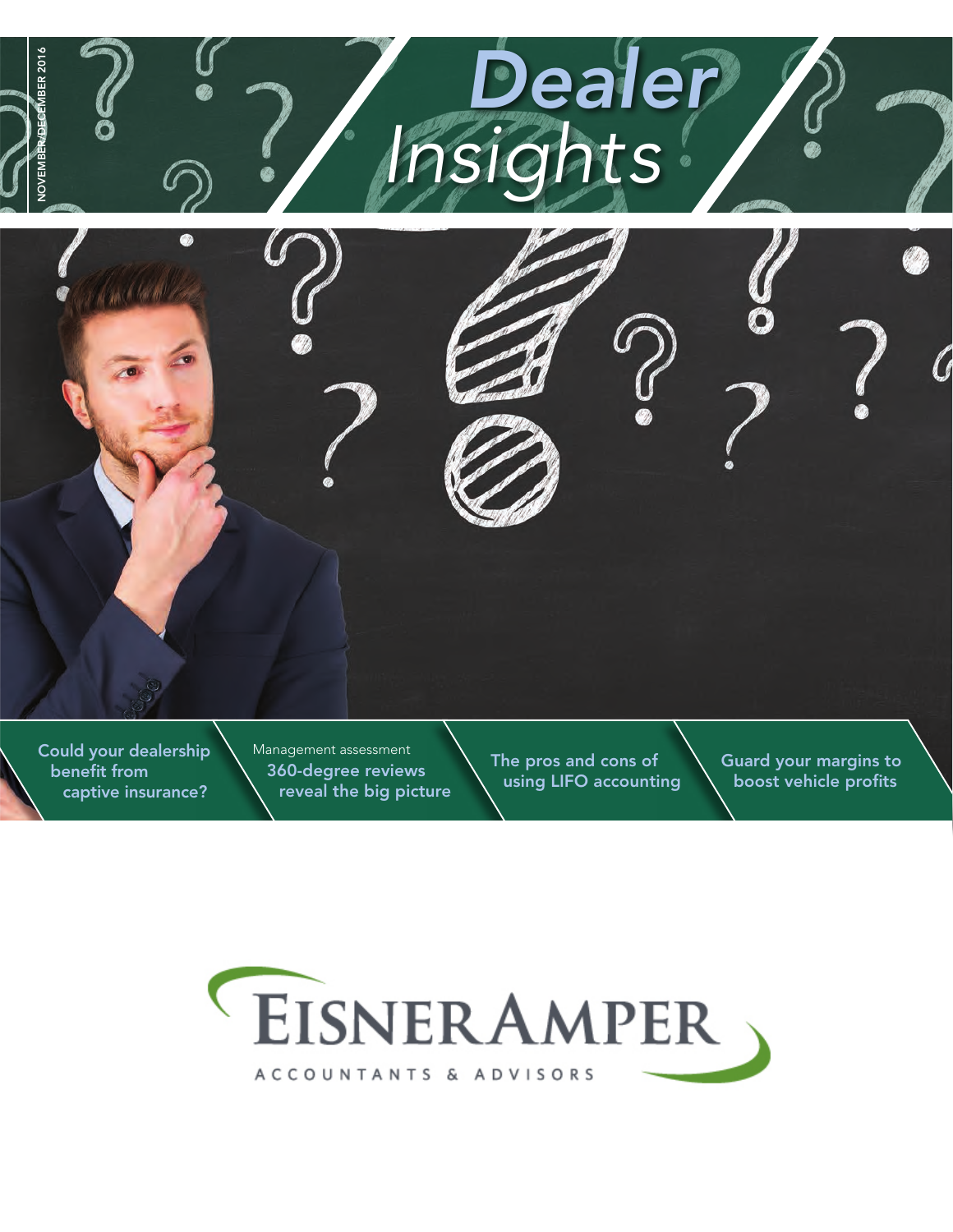## Could your dealership benefit from captive insurance?

f your dealership offers health insurance benefits to your employees, there's a good chance you've seen a climb in premium costs in recent years — perhaps a dramatic one. Rising premiums have left many dealerships with difficult choices about whether to continue to offer this important employee benefit. I

To meet the challenge of rising costs, some dealerships are opting for a creative alternative to traditional health insurance known as "captive insurance." A captive insurance company is wholly owned and controlled by your dealership or by you, a family member or a trust.

#### Benefits abound

The captive insurance strategy is kind of like forming your own insurance company. Potential benefits of forming a captive insurance company abound, including:

- ❱ Stabilized or lower dealership health insurance premiums,
- **I** More control over claims, loss control and insurance auditing,
- **I** Lower administrative costs for health insurance benefits, and
- Access to certain types of coverage that are unavailable or too expensive on the commercial health insurance market.

With captive insurance, you can customize your coverage package and charge premiums that are a more accurate reflection of your dealership's true loss exposure.

Another big benefit is the fact that your dealership can participate in the captive's underwriting profits and investment income. When you pay commercial health insurance premiums, a big chunk of your payment goes toward the insurer's underwriting profit. But when you form a captive company, your dealership retains this profit through the captive.

Also, your dealership can enjoy investment and cash flow benefits using a captive by investing premiums yourself instead of paying them to a commercial insurer.

#### Tax impact

A captive may also save you tax dollars. For example, premiums paid to a captive are taxdeductible and the captive can deduct most of its loss reserves. And if your captive insurance company is considered to be a "microcaptive" which is currently defined as a captive with \$1.2 million or less in premiums, which increases to \$2.2 million on January 1, 2017 — you may elect to exclude premiums from dealership income and pay taxes only on net investment income. (For more information, see "How recent legislation affects microcaptives" on page 3.)

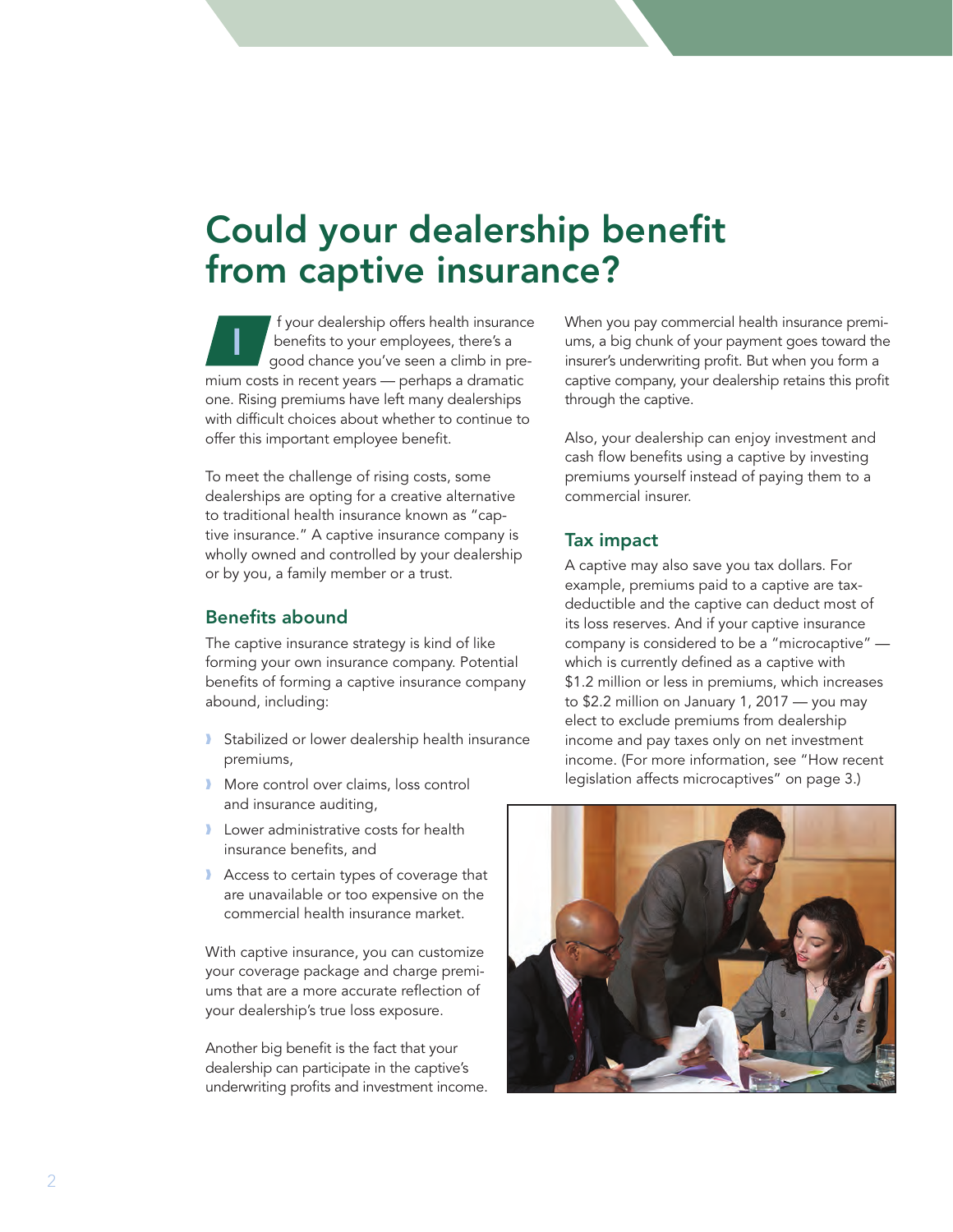#### How recent legislation affects microcaptives

The Protecting Americans from Tax Hikes Act (PATH Act) contains provisions that could make forming a captive insurance company easier for dealerships. Specifically, the legislation increases the premium limit for a captive to be considered a "microcaptive."

Starting next year, this limit will increase from \$1.2 million to \$2.2 million. As a result, the microcaptive option will be available to more dealerships. Under this option, dealerships can exclude premiums from business income and pay taxes only on net investment income.

In addition, the legislation established a diversification requirement for microcaptives, which involves meeting one of two tests: 1) No more than 20% of premiums may come from any one insured, or 2) ownership of the captive must mirror ownership of the insured dealership (within a 2% margin).

The diversification requirement was added to combat what some legislators saw as abuses to the microcaptive designation by some businesses. The first test could be hard for smaller captive insurance companies to meet, while the second test will make it more difficult to use microcaptives as an estate planning tool.

Note, however, that you'll lose certain deductions for microcaptives with the strategy.

To qualify for federal income tax purposes, however, a captive insurance company must meet several criteria. These include properly priced premiums based on actuarial and underwriting considerations and a sufficient level of risk distribution as determined by the IRS.

The IRS has ruled that risk distribution exists when a captive:

- I Insures the parent's 12 operating subsidiaries, none of which pay more than 15% of the premiums, or
- Receives more than 50% of its premiums from unrelated third parties.

But insuring only the risks of the captive's parent doesn't constitute sufficient risk distribution, according to the IRS. Recent U.S. Tax Court rulings have determined that risk distribution exists if there's a

large enough pool of unrelated risks — or in other words, if risk is spread over a sufficient number of employees. This is true regardless of how many entities are involved.

#### Creative solution

Keep in mind that there are a few potential drawbacks to forming a captive insurance company. Among them are high start-up costs and heavy administrative burdens. And if your dealership ever decides to exit the captive for any reason, this move can turn out to be expensive and complicated. For these reasons, captive insurance may not be the right solution for dealerships that are short on cash or lack the capacity to handle the extra administrative work.

Nonetheless, under the right circumstances, captive insurance can be a creative solution to a problem faced by many dealerships today: rising health insurance premiums. Talk to your insurance agent or broker about the pros and cons of captive insurance for your dealership.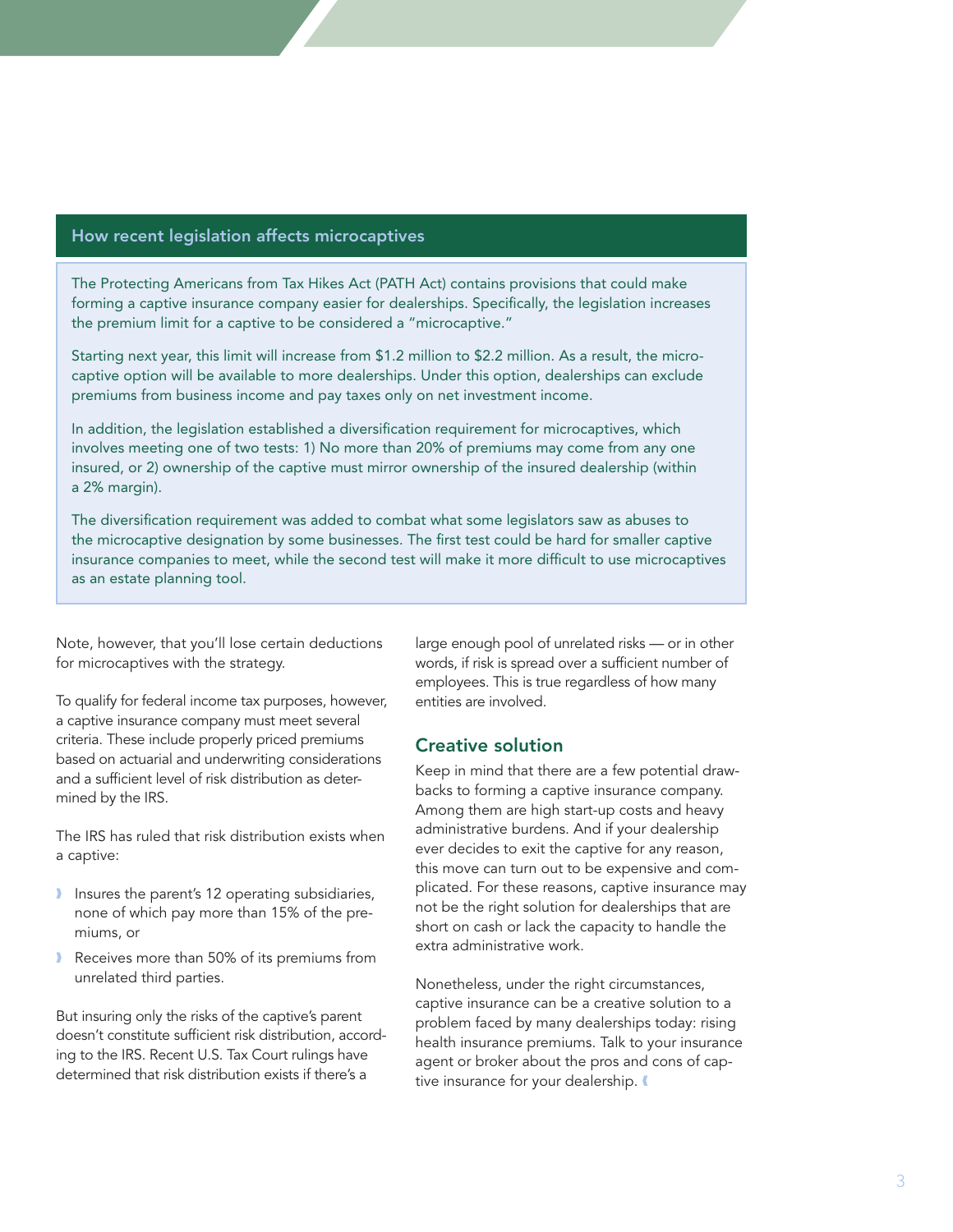### Management assessment 360-degree reviews reveal the big picture

he end of the calendar year is a fine time to review your employees' performance, including that of your managers. Thoughtful assessments of their successes and shortcomings in the past 12 months will help you provide constructive feedback as you head into the New Year. T

But wait: You might not want to depend on just your own opinions when reviewing management performance. Consider expanding your "lens" by soliciting feedback from their co-workers and direct reports, outside sources (such as customers and suppliers), and the managers themselves (via self-evaluations). This multifaceted approach is commonly called a "360-degree review."

#### Crafting a feedback survey

The first step in this full-circle review process is to create a formal feedback questionnaire for evaluating your managers' performance. The survey should focus narrowly on the aspects of performance most critical to management success. Typically these include:

- **I** Leadership ability,
- ❱ Communication skills,
- **Job proficiency,**
- ❱ Organizational skills, and
- **I** Mentoring and coaching proficiency.

Of course, the specific job skills of managers will differ depending on the dealership area in which they work. For example, in the service area, you could ask subordinates to rate their manager's ability to enable the team to satisfy customers.

Make sure your 360-degree feedback survey isn't too long and detailed or else recipients might fail



to complete it. Ideally, they should need no longer than 15 to 20 minutes to thoughtfully fill it out. Consider creating separate surveys for insiders (co-workers and subordinates) and outsiders (customers and suppliers) — they'll likely share different kinds of feedback. And ask open-ended questions instead of providing only a simple checklist.

#### Guaranteeing confidentiality

Ensuring confidentiality is crucial to implementing a successful 360-degree review program. Subordinates, co-workers, vendors and even customers should be able to provide feedback anonymously and be assured that their opinions will remain anonymous. Otherwise, they probably won't be totally forthright in sharing feedback, which defeats the exercise's purpose.

Once you've received the completed 360-degree surveys and managers' self-evaluations, use them (along with your own personal observations) as the basis for drafting a formal performance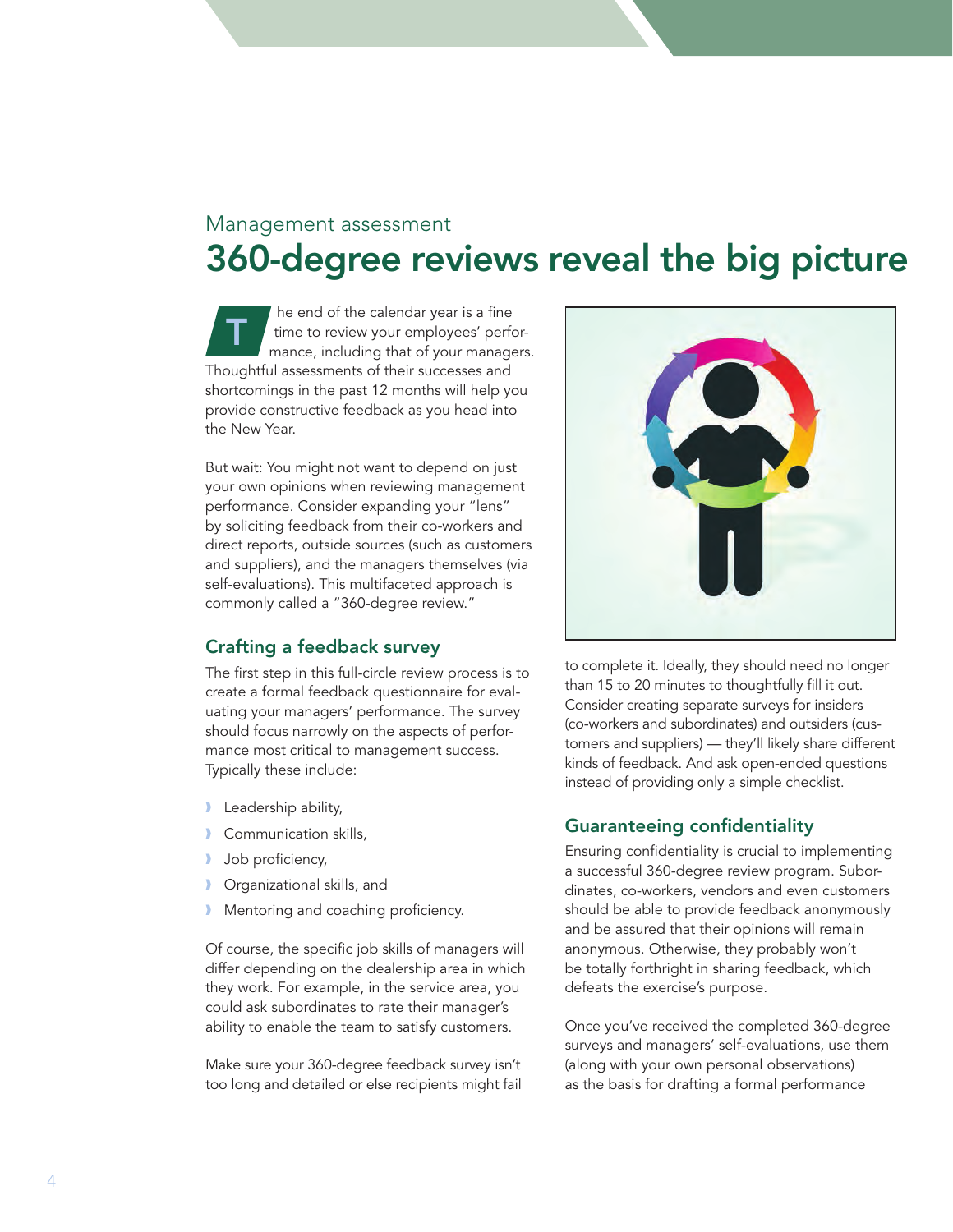review. Your review should provide managers with detailed feedback on how they've done over the past year in the areas most important to their job success — and, ultimately, the success of your dealership.

The full-circle feedback you receive may include some criticism of managers and suggestions for ways they can improve their job performance. Don't feel as if you need to share this with them verbatim, especially if it's harsh. Instead, use it to provide constructive criticism and create 2017 goals designed to help managers improve their performance in weak areas.

#### Linking goals to financials

As you set new annual performance goals for your managers, try to link them directly to your dealership's financial performance. For example, for new and used vehicle sales managers, you could set goals of combined monthly retail sales per salesperson of 10 units, a used-to-new vehicle sales

ratio of 0.7 or higher, and a new vehicle inventory unit days' supply of 60 days or less.

Other examples: For F&I managers, you could set goals, such as gross F&I income of \$850 or more per retail unit. And for Parts and Service managers, you might set goals of a 40% or higher parts department gross profit as a percentage of sales and a 30 to 45 days' supply of parts inventory on hand.

Your CPA can assist you in forming the ratios that would be most helpful for your dealership.

#### A better perspective

Gathering in-depth feedback directly from those who interact with your managers every day, as well as the managers themselves, will enable you to review them from multiple perspectives. This, in turn, will give you the insight you need to write more accurate and helpful performance reviews, and structure effective coaching and development programs for your managers for the coming year.

### The pros and cons of using LIFO accounting

hen asked whether they'd like to lower their income taxes, most dealership owners would answer, "Sure, sign me up!" One of the most effective ways for dealerships to accomplish this is by adopting LIFO accounting. W

As you're probably aware, LIFO stands for "last in, first out" because, when calculating the cost of goods sold, it counts the last vehicles that arrived on the car lot as the first vehicles sold. Conversely, FIFO accounting — or "first in, first out" — counts the first vehicles that arrived on the lot as the first vehicles sold.

Which choice is better depends on various factors. But if you've dismissed the idea of using LIFO accounting in the past, it doesn't hurt to reconsider the benefits of this approach.

#### Accounting advantages

Using LIFO can reduce current income taxes for your dealership if the price of vehicles is rising, as it usually is. This is because counting the vehicles that arrived most recently as the first ones off the lot raises the cost of goods sold, which lowers net income and current taxes.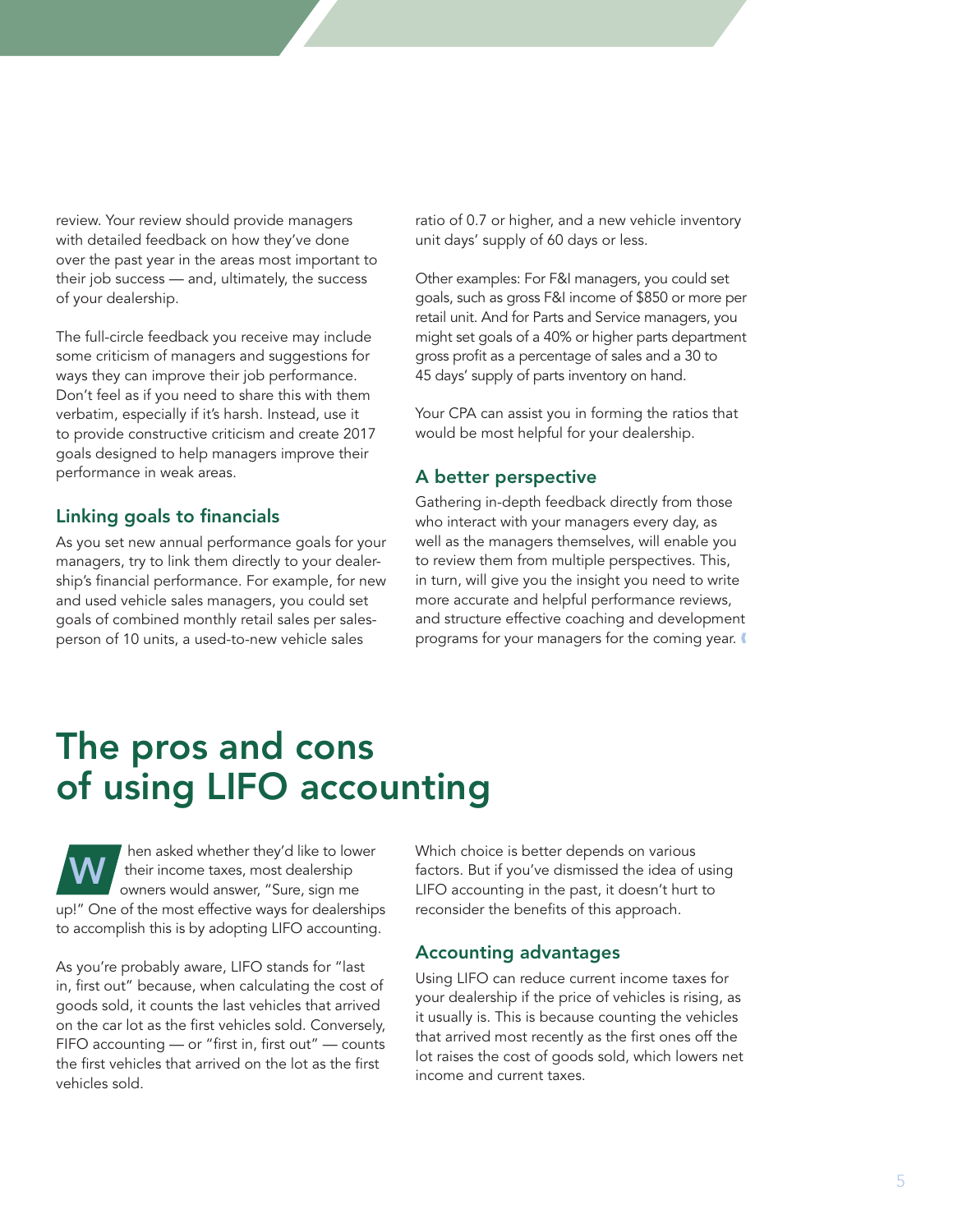

An example helps illustrate the concept. Let's assume that a dealership paid \$20,000 for a 2016 model car in the spring and \$22,000 for the same model vehicle in the fall. In December, it then sold one of these cars for \$26,000.

From an income tax standpoint, the dealership can count either of these vehicles as having been sold. If it counts the car it bought in the fall with the LIFO method, the taxable profit on the sale would be \$4,000. However, if it counts the car it bought in the spring with the FIFO method, the taxable profit on the sale would be \$6,000.

In addition to lowering current taxes, using LIFO can result in other benefits for your dealership. These include:

- **I** Making it easier to match your inventory costs to revenue,
- **I** Minimizing write-downs of vehicles to fair market value because of declines in inventory costs, and
- **I** Improved cash flow.

Also, the tax benefits of LIFO accumulate from year to year. This results in a LIFO reserve, which is the difference between LIFO and FIFO inventory calculations. The LIFO reserve is kind of like an interest-free loan from the IRS, and it can grow very large over a number of years.

*Note:* You can also use LIFO accounting in your parts department. This may increase the cost of goods sold for parts and accessories, thus lowering profits and income taxes.

#### The fine print

On the surface, using LIFO accounting would appear to be an easy call for dealerships. However, there are a few details in the "fine print" of LIFO accounting rules you need to understand before deciding which accounting method you should use.

The tax benefits of using LIFO rest on the fact that LIFO reduces your dealership's profit on each vehicle sold. While this is good from a tax standpoint, it's bad from a financial statement reporting standpoint. And if you use LIFO for figuring your income taxes, you also have to use it on your financial statements — which will lower your reported net income. Therefore, publicly traded dealerships often use FIFO because they usually want to report higher, not lower, profits to their shareholders.

*Using LIFO can result in other benefits for your dealership. These include: Making it easier to match your inventory costs to revenue.*

Meanwhile, if you own a privately held dealership and are planning to put it up for sale soon, think carefully about using LIFO. For one thing, to maximize your sales price, you'll want to show higher profits — not necessarily a lower tax liability. Also, you'll have to recapture the LIFO reserve into income when you sell if the transaction is structured as an asset sale. Doing so will reduce your after-tax proceeds from the sale.